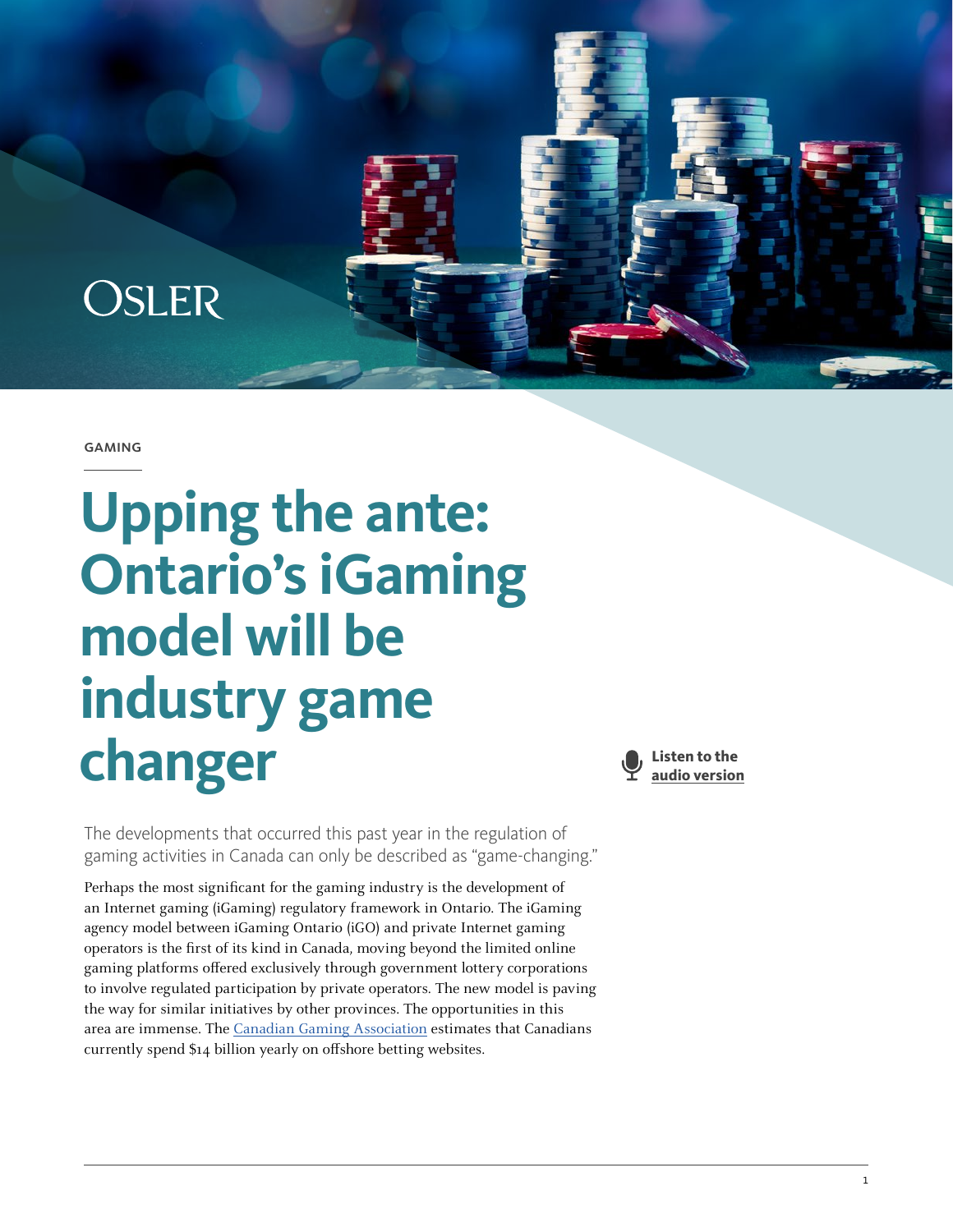The focus of the new iGaming model is on protecting consumers by regularizing a market that has long been operating in a legally ambiguous "grey" zone. At the same time, the iGaming model promises to provide meaningful revenuegeneration opportunities for both private operators and the Government of Ontario, though that could, in part, depend on the liquidity model selected by Ontario, which remains outstanding.

The development of this new model coincides with the legalization by the federal Parliament of single event sports betting – one of the most popular forms of betting in the market. This was a welcome development for players, governments and industry, particularly since the provisions of the Criminal Code prohibiting most forms of gambling in Canada are rarely amended. As a result of these amendments and Ontario's new iGaming regulations, private operators will be able to offer single event sports betting to consumers in Ontario, under the oversight of the Alcohol and Gaming Commission of Ontario (AGCO).

As the iGaming regulatory landscape in Ontario continues to develop, we are working diligently with numerous operators and gaming-related supplier clients who recognize the importance of the Ontario market as part of their North American licensing strategy.

## Legalization of single event sports betting

On June 22, 2021, the Senate approved Bill C-218, the [Safe and Regulated Sports](https://www.parl.ca/LegisInfo/en/bill/43-2/C-218) [Betting Act](https://www.parl.ca/LegisInfo/en/bill/43-2/C-218), which amended the Criminal Code (Code) to allow betting on the outcome of "any race or fight, or on a single sport event or athletic contest." Such gaming activity was historically prohibited under s. 207(4)(b) of the Code. The amendment came into force on August 27, 2021, before the federal election.

This amendment will benefit a range of stakeholders, including consumers of this form of gambling, government, and gaming operators and suppliers. The federal government's [stated objective](https://www.canada.ca/en/department-justice/news/2021/08/government-of-canada-announces-coming-into-force-date-of-criminal-codeamendments-on-single-event-sport-betting.html) in decriminalizing single event sports betting was to permit provinces and territories to conduct and manage these activities in their respective jurisdictions. If provinces and territories choose to do so, Canadians will have an opportunity to place bets in a regulated and safe environment either online or in physical facilities, with the exception of betting on horse racing, which will continue to be regulated by the federal government.

The federal government anticipates that revenues generated from this type of gambling could be used by the provinces and territories to fund programs and services in areas such as healthcare and education, as they currently do with other lottery revenues.

With the development of the iGaming model in Ontario, described below, online single event sports betting (as well as casino, poker and other gaming activities) will be offered by private operators in Ontario, under the oversight of the AGCO. The focus of the new iGaming model is on protecting consumers by regularizing a market that has long been operating in a legally ambiguous "grey" zone.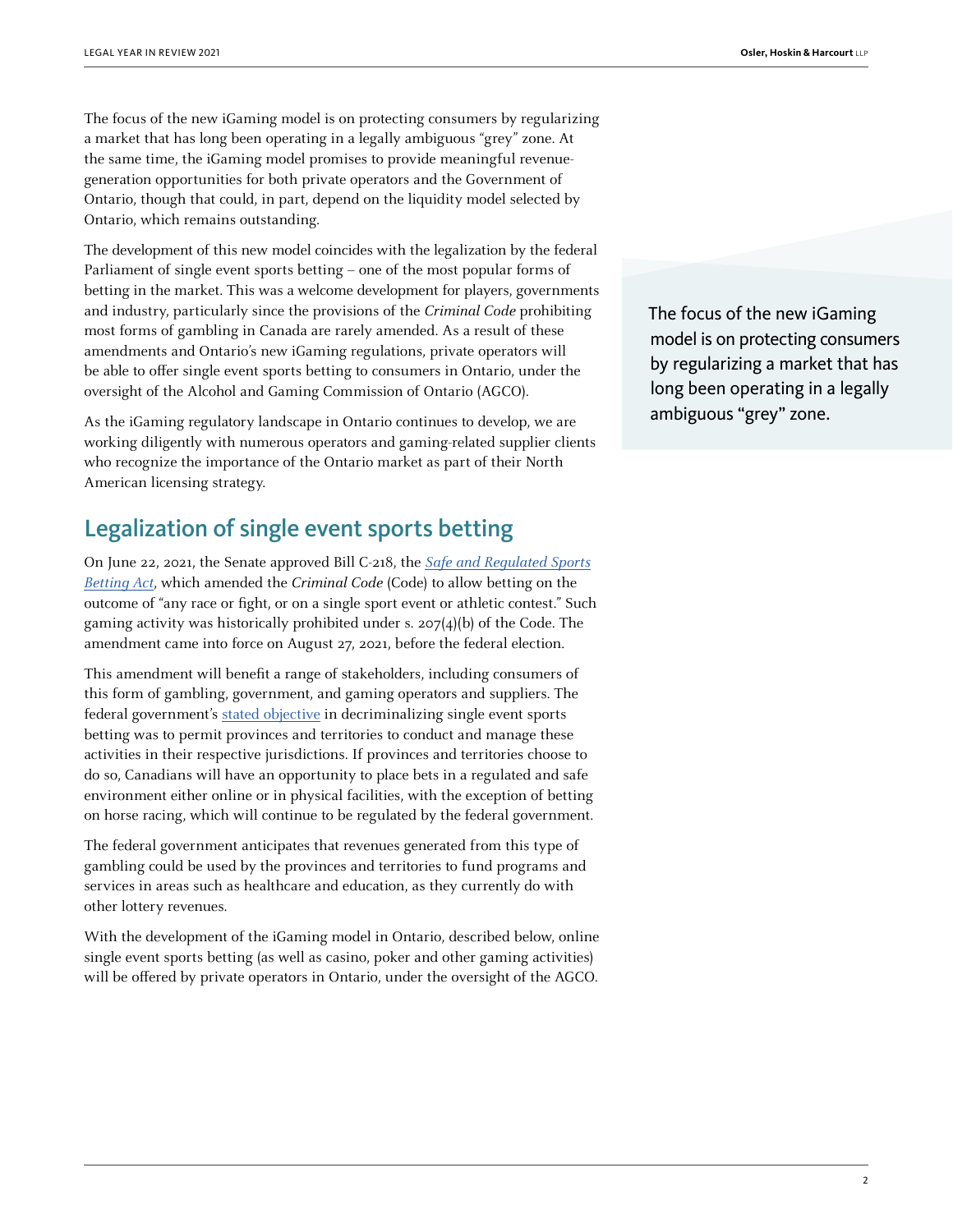## Ontario's regulated iGaming market breaks new ground

By far the most significant development in the Canadian gaming space is Ontario's iGaming initiative. Other Canadian provinces, such as B.C., Alberta and Québec, have offered or are offering online gaming platforms exclusively through government lottery corporations with no opportunity for participation by private operators. The iGaming model, by contrast, is based on delivery of online gaming by private operators on behalf of the government through commercial relationships with iGO, [a newly incorporated subsidiary of the AGCO](https://www.ontario.ca/laws/regulation/210517). It therefore represents an opportunity for private gaming operators that has not previously existed in Canada.

The Ontario government selected the AGCO, which is responsible for administering the Gaming Control Act in relation to land-based gaming in the Province of Ontario, as its principal Internet gaming regulator. Under the landbased gaming regime, Ontario has permitted registered private operators to operate land-based casinos for years.

Like the land-based gaming regime, the iGaming model similarly involves registering industry participants who intend to operate Internet gaming sites or act as a gaming-related supplier in Ontario. In addition, iGO, which is a Crown corporation, will enter into commercial relationships with registered private Internet gaming operators.

Since the completion of the government's consultation process in the spring of 2021, the AGCO and iGO have focused on releasing various standards and regulations that are intended to flesh out the requirements that will apply in the newly legalized iGaming market in the province. Osler is assisting a number of industry clients to understand these standards and to navigate the registration process.

#### Registration process

To become a registered iGaming operator or supplier in Ontario, each operator or supplier must submit an application through the iAGCO portal.

The AGCO opened this iGaming application portal on September 13, 2021 for prospective operators and gaming-related suppliers. For operators, a separate application will be required for each distinct online gaming site. The AGCO application requires prospective operators and suppliers to provide a wide variety of information, including a description of gaming-related goods and services, gaming site information and branding details. In addition, registration requires comprehensive entity and personal disclosures in relation not only to the proposed registrant, but also to certain other entities and individuals associated with the registrant, such as parent companies and individuals holding key management or operational roles.

We expect that the market will launch in early 2022 to allow operators and suppliers sufficient time to complete their application, ensure compliance with applicable requirements and obtain approval to commence operating in Ontario. This includes entering into operating agreements with iGO in the case of operators (which will be in alignment with the timing of registration issuance).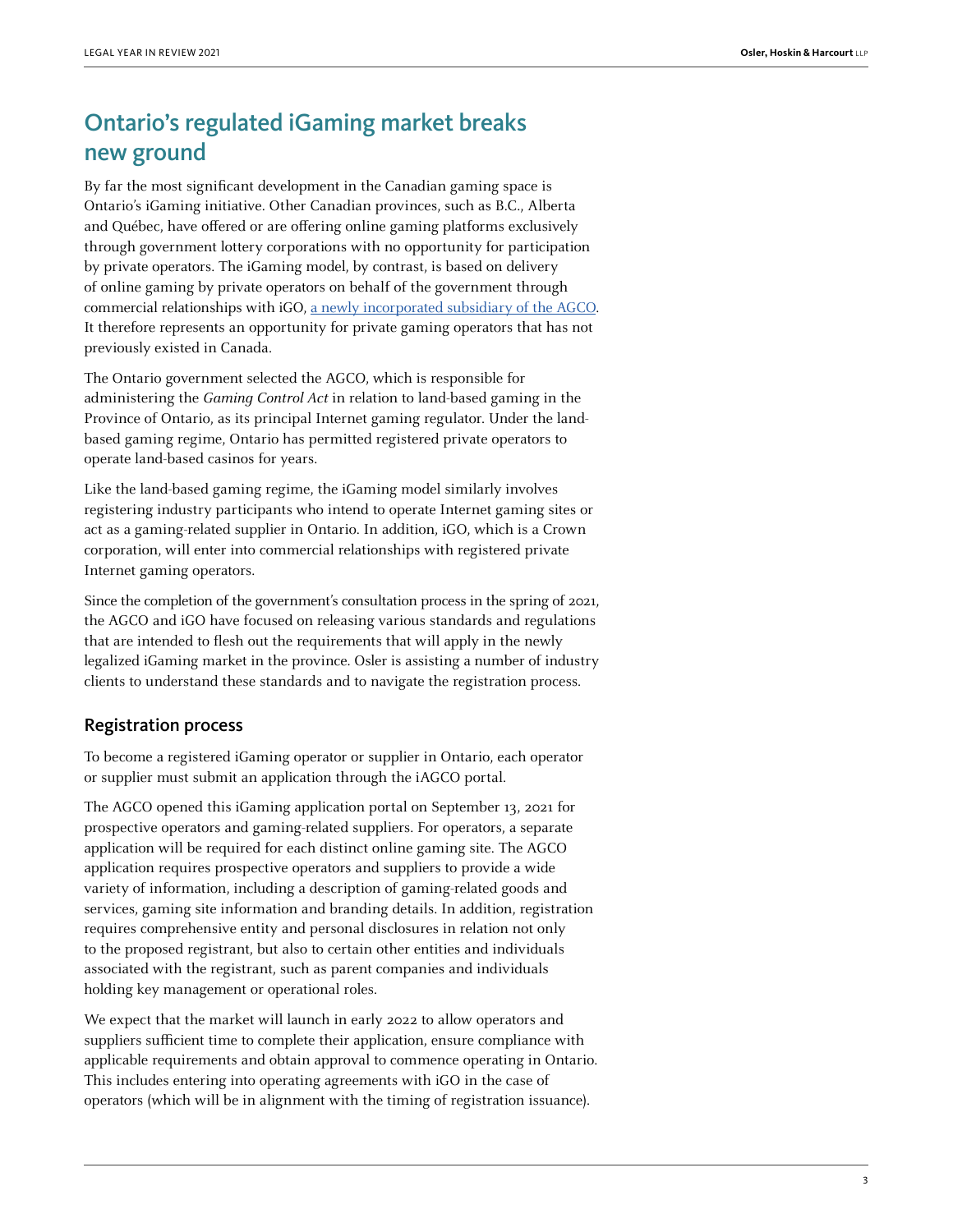### Standards and policies

The newly regulated iGaming market in Ontario will be governed by a complex set of standards which will take effect when the iGaming market is officially launched. On September 9, 2021, the AGCO released the finalized [Registrar's](https://www.agco.ca/lottery-and-gaming/registrars-standards-gaming) [Standards for Internet Gaming](https://www.agco.ca/lottery-and-gaming/registrars-standards-gaming) (the Standards).

These Standards were adapted from the AGCO's existing standards for non-Internet-based gaming and also apply to all sports, esports, novelty, betting exchange and fantasy sports products. The AGCO noted, in releasing these Standards, that the Registrar's focus was on providing increased consumer choice, reducing red tape and fostering stronger consumer protection.

Under the Standards, operators are expected to ensure that any Standards that relate to the creation and operation of their gaming product or platform are met. This requirement applies regardless of who is responsible for carrying out the applicable activities – for example, third parties or suppliers.

Those that receive approval to operate in the legalized iGaming market in Ontario will also need to comply with any documents, including policies, released by iGO.

#### Areas requiring further consideration

The current regulatory regime proposed for the iGaming market in Ontario raises a number of issues, many of which are in the process of being resolved.

• **Liquidity:** "Liquidity" refers to the ability to have a critical mass of players involved in the game, contributing to the prize pools and to the overall game experience. An international or global "open" liquidity model would permit Ontario players to play opposite players from outside Ontario. By contrast, a "closed" liquidity model would permit Ontario players to play only against other players in Ontario.

Open liquidity provides a number of benefits, including larger prize pools, a broader range of gaming products that can be offered and a richer gaming experience for players looking to participate in different games on demand at different times of day. This in turn improves the revenue-generating potential of Internet gaming for industry participants and government.

In the Ontario government's [Discussion Paper: A model for internet gaming](https://www.ontario.ca/page/discussion-paper-model-internet-gaming-ontario) [in Ontario,](https://www.ontario.ca/page/discussion-paper-model-internet-gaming-ontario) in which the government sought feedback from stakeholders regarding the proposed iGaming model, the Government of Ontario stated that the iGaming market will be based on closed liquidity on the basis that an open liquidity model is believed to be contrary to the Code. Over the course of the spring and summer of 2021, the Government of Ontario received a number of submissions in support of the conclusion that an open liquidity model is not prohibited under the Code and that such a model would be in the best interests of the province, Ontario players and industry participants. Osler made two submissions on behalf of stakeholders in this process, including one of the leading global online gaming companies and two gaming associations.

Under the Standards, operators are expected to ensure that any Standards that relate to the creation and operation of their gaming product or platform are met. This requirement applies regardless of who is responsible for carrying out the applicable activities – for example, third parties or suppliers.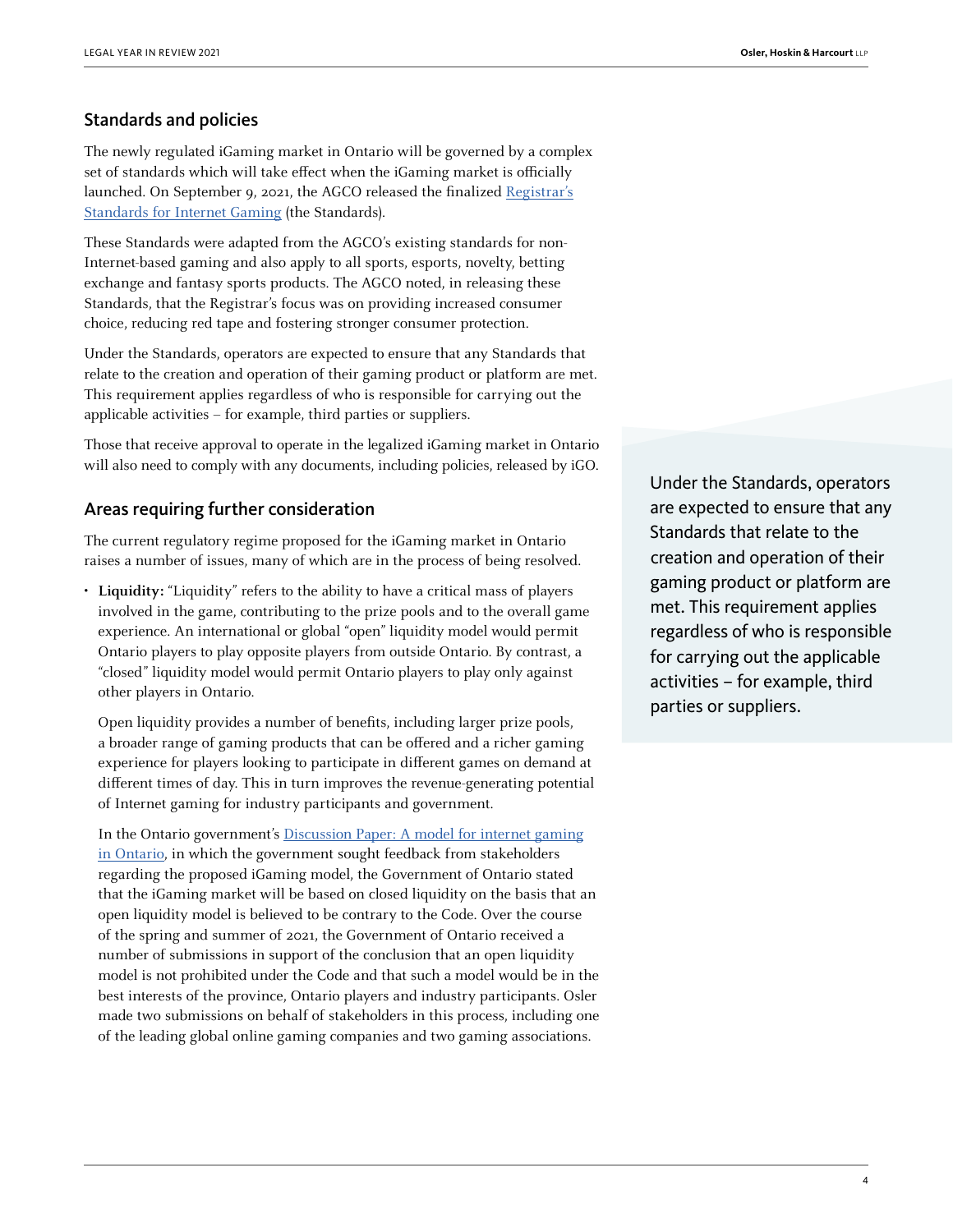At the time of writing, we understand the Government of Ontario may refer the question of whether open liquidity is permitted under the Code to the Ontario Court of Appeal. Depending on the timing of the launch of the iGaming market, as well as the release of any court decision, the iGaming market may well be launched on the basis of a closed liquidity model, with the potential for open liquidity to be considered in future.

• **Anti-money laundering (AML):** AML has always been a major consideration in any regulatory framework involving gaming. The iGaming model is no exception.

In addition to the Standards, iGaming operators are required to comply with iGO's AML requirements. In support of such compliance, iGaming operators will be required to maintain internal AML operating procedures that comply with Canadian federal regulatory requirements, as well as the entirety of iGO's AML program. The latter consists of (1) AML Policies and Procedures; (2) Operational Guidance (for implementing the AML policies and procedures); and (3) AML Risk Assessment Framework. For more information, read [Getting ready for the opening of iGaming in Ontario](https://www.osler.com/en/resources/regulations/2021/getting-ready-for-the-opening-of-igaming-in-ontario) on osler.com.

Of potential concern are the breadth and complexity of the AML requirements. The gaming sector is broadly subject to the Proceeds of Crime (Money Laundering) and Terrorist Financing Act (PCMLTFA) and regulated by the Financial Transactions and Reports Analysis Centre (FINTRAC). iGO's AML program is accordingly structured around the threshold requirements established by the PCMLTFA and FINTRAC. However, iGO's AML program sets out its own comprehensive suite of AML obligations for registered operators, and many of its obligations and restrictions go above and beyond FINTRAC's threshold requirements.

- **Operating Agreement:** All registered operators are required to enter into an operating agreement with iGO on iGO's form of agreement as a condition of their admission into the legalized market. The terms of such agreement will likely be a matter for discussion among operators, iGO and their counsel as the launch approaches.
- **Privacy:** An iGaming site necessarily involves the collection, disclosure, processing and use of data, including personal information about the players. There are therefore significant privacy considerations that must be addressed. We expect that the best way to address privacy compliance requirements will also be worked out as operators prepare to participate in the new market. Osler is advising a number of clients on these matters.